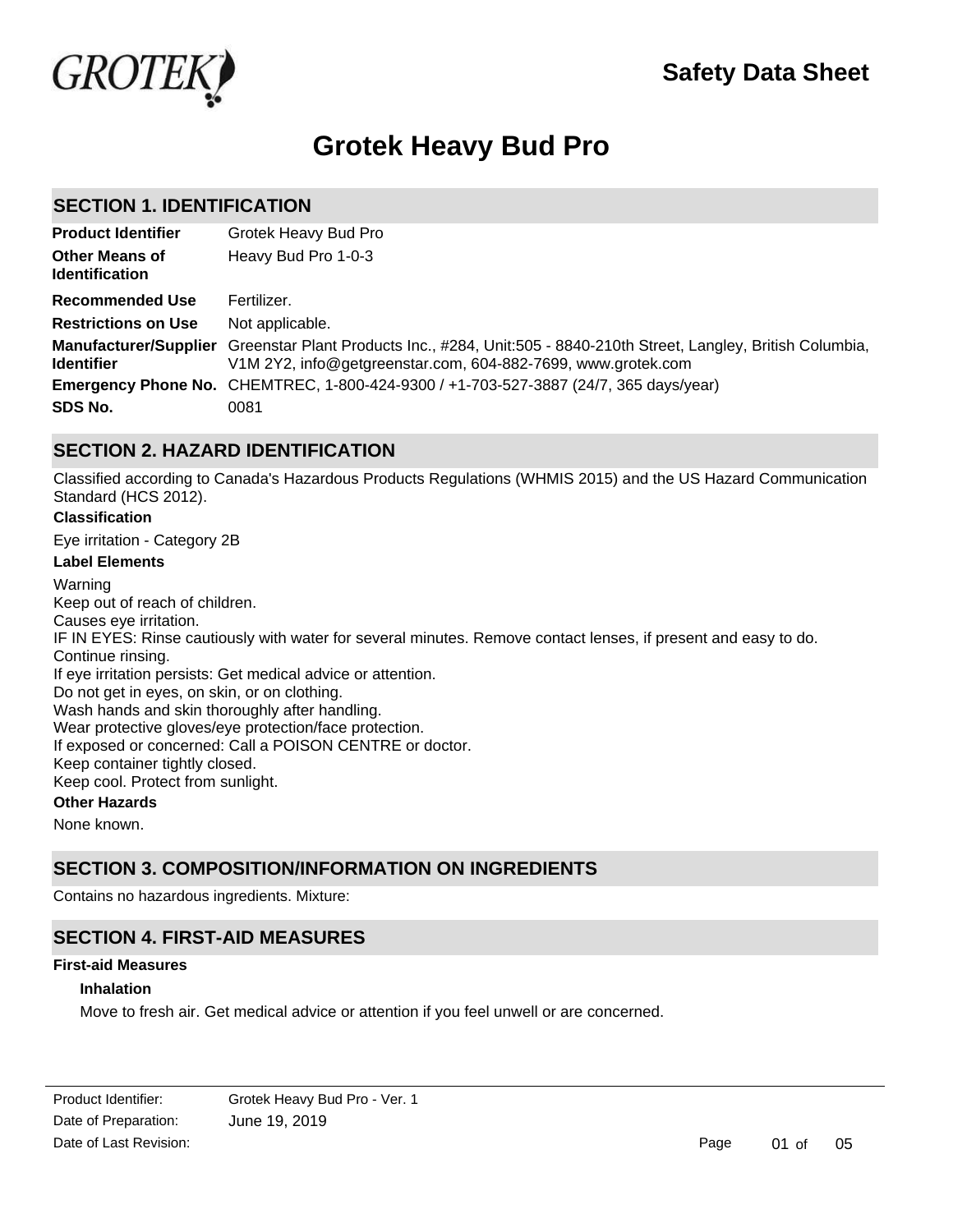### **Skin Contact**

Wash gently and thoroughly with lukewarm, gently flowing water and mild soap for 5 minutes.

### **Eye Contact**

Rinse cautiously with water for 15 minutes. Remove contact lenses, if present and easy to do. Continue rinsing. If eye irritation persists, get medical advice or attention.

### **Ingestion**

Do NOT induce vomiting. Never give anything by mouth to an unconscious person. Rinse mouth with water. Get medical advice or attention if you feel unwell or are concerned.

### **First-aid Comments**

Get medical advice or attention if you feel unwell or are concerned.

### **Most Important Symptoms and Effects, Acute and Delayed**

If in eyes: may cause moderate to severe irritation. Symptoms include sore, red eyes, and tearing.

### **Immediate Medical Attention and Special Treatment**

**Target Organs**

Eyes.

### **SECTION 5. FIRE-FIGHTING MEASURES**

### **Extinguishing Media**

### **Suitable Extinguishing Media**

Not combustible. Use extinguishing agent suitable for surrounding fire.

**Unsuitable Extinguishing Media**

Not applicable.

### **Specific Hazards Arising from the Product**

Does not burn.

### **Special Protective Equipment and Precautions for Fire-fighters**

No special precautions are necessary.

Fire-fighters may enter the area if positive pressure SCBA and full Bunker Gear is worn.

# **SECTION 6. ACCIDENTAL RELEASE MEASURES**

### **Personal Precautions, Protective Equipment, and Emergency Procedures**

Use the personal protective equipment recommended in Section 8 of this safety data sheet.

### **Environmental Precautions**

It is good practice to prevent releases into the environment.

### **Methods and Materials for Containment and Cleaning Up**

Contain and soak up spill with absorbent that does not react with spilled product.

### **Other Information**

Report spills to local health, safety and environmental authorities, as required.

# **SECTION 7. HANDLING AND STORAGE**

### **Precautions for Safe Handling**

Do not get in eyes.

### **Conditions for Safe Storage**

Protect from conditions listed in Conditions to Avoid in Section 10 (Stability and Reactivity).

# **SECTION 8. EXPOSURE CONTROLS/PERSONAL PROTECTION**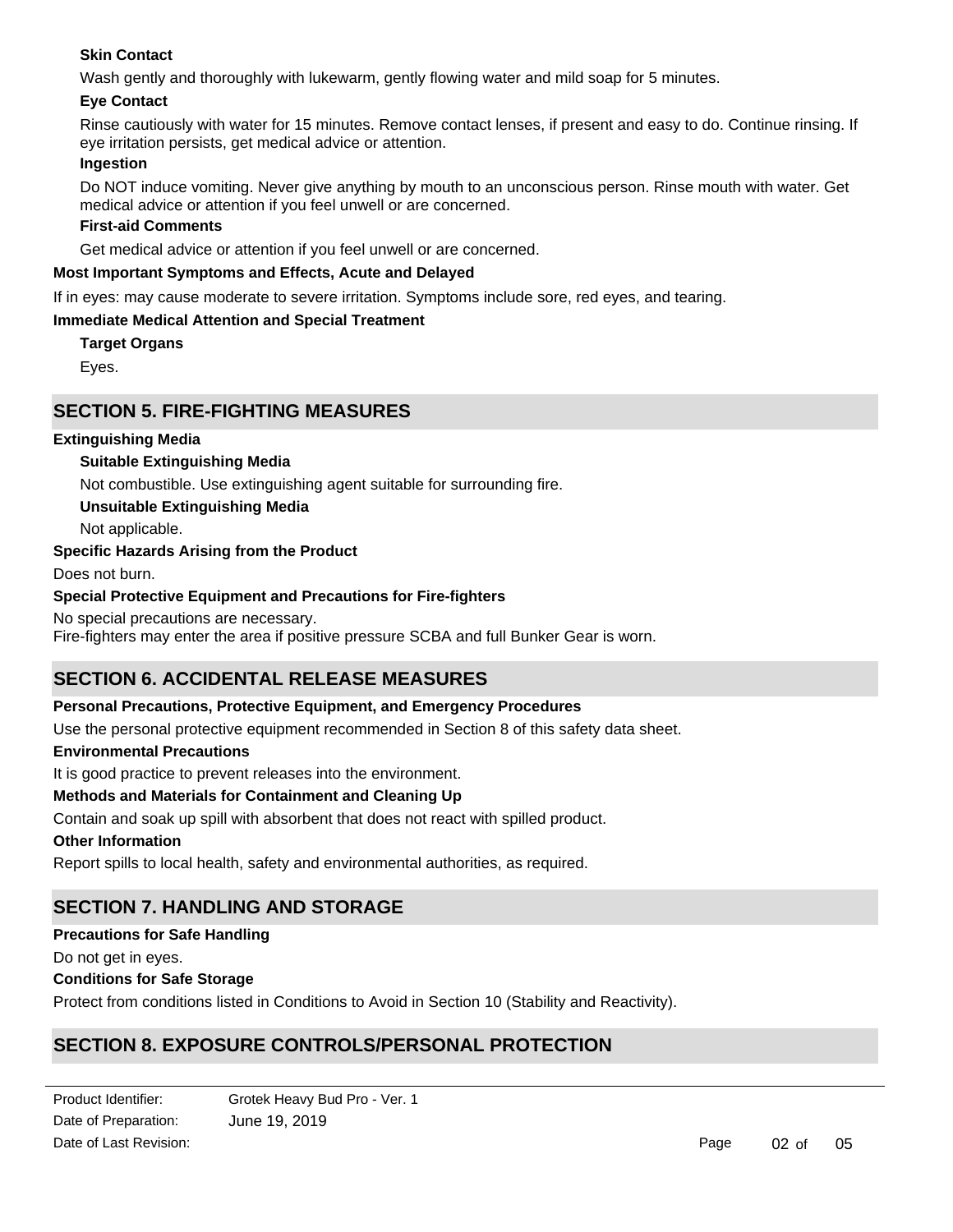### **Control Parameters**

#### Not available.

### **Appropriate Engineering Controls**

General ventilation is usually adequate. Use local exhaust ventilation, if general ventilation is not adequate to control amount in the air. Provide eyewash in work area, if contact or splash hazard exists.

### **Individual Protection Measures**

### **Eye/Face Protection**

Wear chemical safety goggles.

### **Skin Protection**

Not required, if used as directed.

### **Respiratory Protection**

Not normally required if product is used as directed.

# **SECTION 9. PHYSICAL AND CHEMICAL PROPERTIES**

### **Basic Physical and Chemical Properties**

| Appearance                                                   | Dark brown liquid.                                 |
|--------------------------------------------------------------|----------------------------------------------------|
| <b>Odour</b>                                                 | Fruity                                             |
| <b>Odour Threshold</b>                                       | Not available                                      |
| рH                                                           | 6.0 - 7.0 (1% solution)                            |
| <b>Melting Point/Freezing Point</b>                          | Not applicable (melting); Not available (freezing) |
| <b>Initial Boiling Point/Range</b>                           | Not available                                      |
| <b>Flash Point</b>                                           | Not available                                      |
| <b>Evaporation Rate</b>                                      | Not available                                      |
| <b>Upper/Lower Flammability or</b><br><b>Explosive Limit</b> | Not available (upper); Not available (lower)       |
| <b>Vapour Pressure</b>                                       | Not available                                      |
| <b>Relative Density (water = 1)</b>                          | 1.22 - 1.23 at 20 °C (68 °F)                       |
| <b>Solubility</b>                                            | Soluble in all proportions in water                |
| <b>Partition Coefficient,</b><br>n-Octanol/Water (Log Kow)   | Not available                                      |
| <b>Auto-ignition Temperature</b>                             | Not available                                      |
| <b>Decomposition Temperature</b>                             | Not available                                      |
| <b>Viscosity</b>                                             | Not available (kinematic); Not available (dynamic) |
| <b>Other Information</b>                                     |                                                    |
| <b>Physical State</b>                                        | Liquid                                             |

# **SECTION 10. STABILITY AND REACTIVITY**

**Chemical Stability** Normally stable. **Conditions to Avoid** High temperatures. Freezing. **Incompatible Materials** Strong acids (e.g. hydrochloric acid), strong bases (e.g. sodium hydroxide), strong oxidizing agents (e.g. perchloric **Possibility of Hazardous Reactions** None known. **Reactivity** None known.

Product Identifier: Date of Preparation: June 19, 2019 Grotek Heavy Bud Pro - Ver. 1 Date of Last Revision: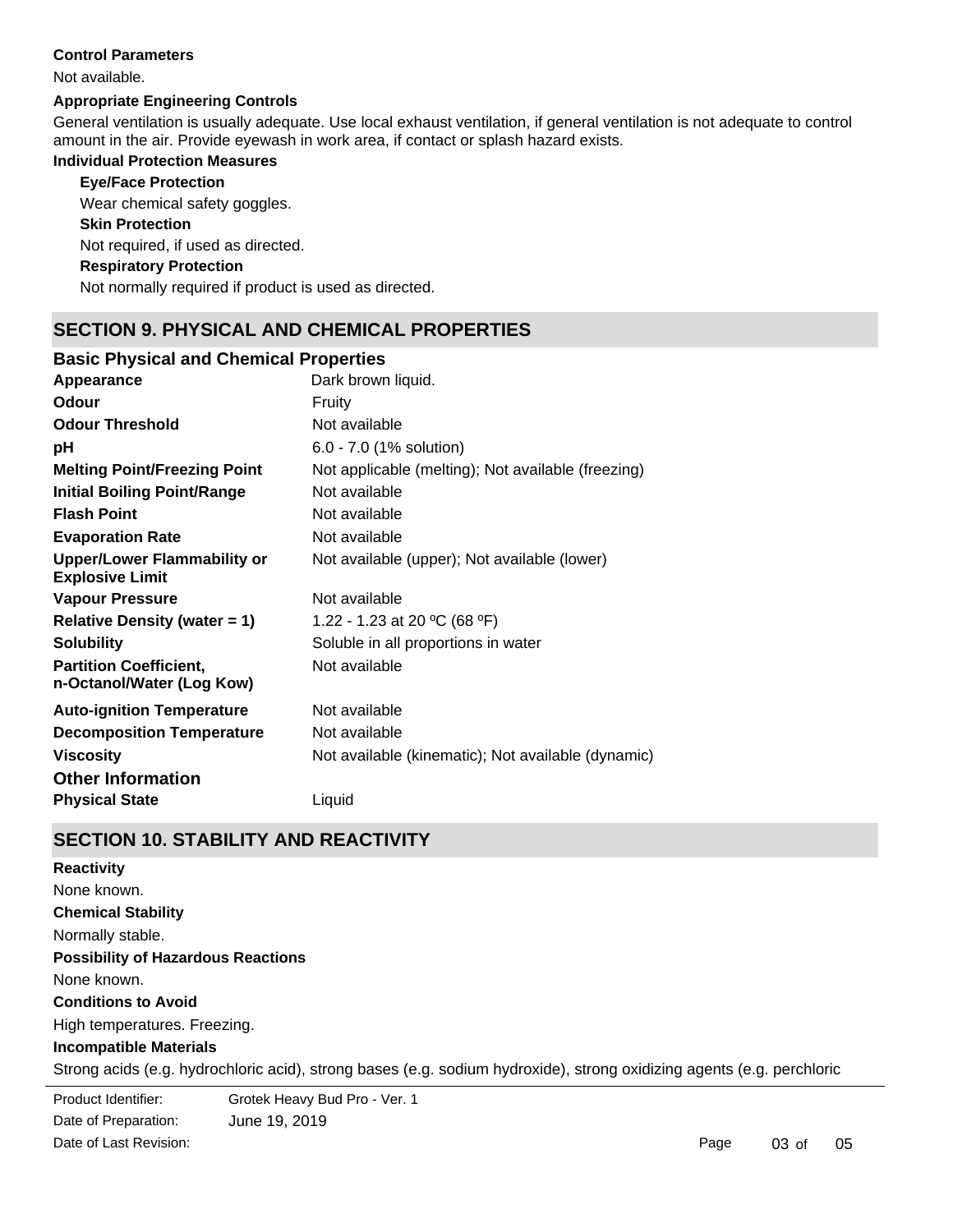### **Hazardous Decomposition Products**

Very toxic carbon monoxide, carbon dioxide.

# **SECTION 11. TOXICOLOGICAL INFORMATION**

Information presented below is for the entire product, unless otherwise specified.

### **Likely Routes of Exposure**

Skin contact; eye contact; ingestion.

### **Skin Corrosion/Irritation**

Human experience shows very mild irritation.

#### **Serious Eye Damage/Irritation**

Human experience shows very mild irritation.

### **STOT (Specific Target Organ Toxicity) - Single Exposure**

#### **Inhalation**

May cause nose and throat irritation. Symptoms may include coughing, shortness of breath, difficult breathing and tightness in the chest.

#### **Skin Absorption**

No information was located.

#### **Ingestion**

No information was located.

### **Aspiration Hazard**

No information was located.

### **Respiratory and/or Skin Sensitization**

Not known to be a respiratory sensitizer. Not known to be a skin sensitizer.

#### **Carcinogenicity**

Not known to cause cancer.

### **Reproductive Toxicity**

**Development of Offspring**

Not known to harm the unborn child.

### **Sexual Function and Fertility**

No information was located.

**Effects on or via Lactation**

No information was located.

### **Germ Cell Mutagenicity**

No information was located.

### **Interactive Effects**

No information was located.

# **SECTION 12. ECOLOGICAL INFORMATION**

Not hazardous to the environment.

# **SECTION 13. DISPOSAL CONSIDERATIONS**

### **Disposal Methods**

Recycle and reuse product, if possible. Dispose of contents and container in accordance with local, regional, national and international regulations.

Date of Preparation: June 19, 2019 Product Identifier: Grotek Heavy Bud Pro - Ver. 1 Date of Last Revision: